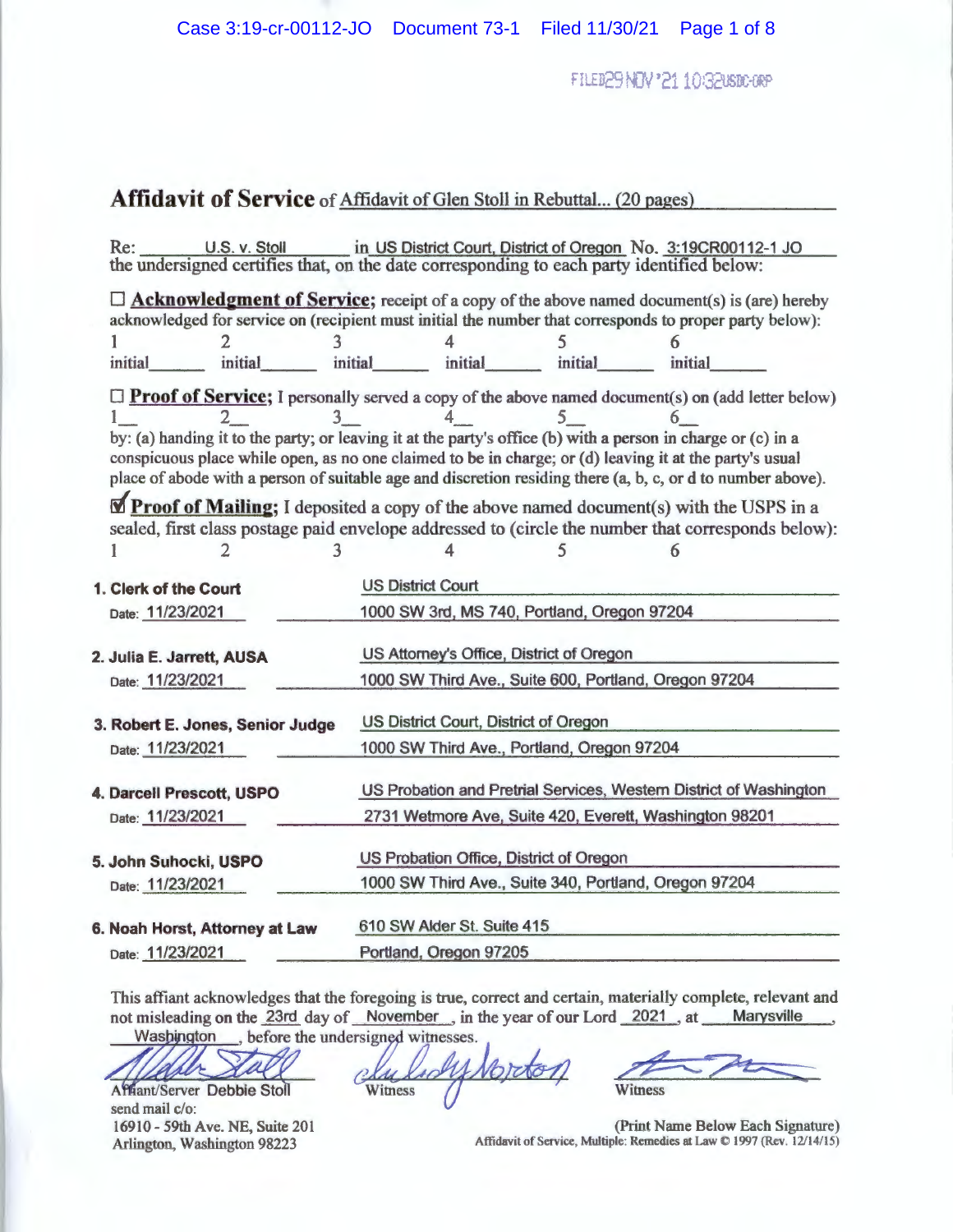

**16910- 59th Avenue NE, Suite 210** · **Arlington, Washington 98223** 

# Administrative Church Counsel

Fax: 425-329-4748 glen@churchcounsel.org Mobile: 425-508-2302

October 7, 2021

Darcell Prescott, U.S. Probation Officer U.S. Probation and Pretrial Services Western District of Washington 2731 Wetmore Avenue, Suite 420 Everett, Washington 98201

Julia E. Jarrett, Assistant U.S. Attorney U.S. Attorney's Office, District of Oregon 1000 SW Third Avenue, Suite 600 Portland, Oregon 97204

# **Re: US v. Stoll 3:19-CR-00112-JO Request to Terminate Probation**

John Suhocki, U.S. Probation Officer U.S. Probation Office, District of Oregon 1000 Southwest Third Avenue, Suite 340 Portland, Oregon 97204

Robert E. Jones, Senior Judge U.S. District Court, District of Oregon 1000 Southwest Third Avenue Portland, Oregon 97204

Greetings:

Thank you Darcell Prescott and John Suhocki for the telephone conference that the two of you held yesterday morning with my former attorney, Noah Horst, and me. Since you informed me that these issues need to be taken up with the U.S. Attorney and Judge handling this case, I am addressing this letter to all four of you collectively.

One reason for yesterday's call was to address conditions of probation that are being imposed upon me in violation of the plea agreement adopted by Judge Jones. See "Correction to Judgment (2021-05-05)" attached. Suhocki assured me that no conditions will exist against me after termination of probation, and, therefore, my complaint about conditions will be moot if my Request to Terminate is granted.

The second reason for yesterday's call was to address restitution payment. My obligation to pay restitution is conditioned upon the following provisions (items 11, 12, 13, and 18) of the attached "Signed Plea Letter (2021-01-15)" beginning at the last paragraph on page 5:

## **11. "Defendant does not waive, and retains any right be may have to contest civilly or administratively any findings, assessments, or collection activity by the ms."**

Please provide me with a complete report and ledgering of all findings, assessments, and collection activity, including but not limited to the amount and when any payments were made, and by whom.

*fxHJ/3/"t A -·Pae* I of 16

Administrative Church Counsel is an auxiliary of Remedies at Law, a private law firm founded in 1988 as the Family Defense League. The Director of the Family Defense League maintains its nontaxable status as a charitable, educational, religious corporation sole of the Church, consistent with 508(c)(1)(A) of the Internal Revenue Code with respect to 501(c)(3), and its charter is on file with the Washington Secretary of State.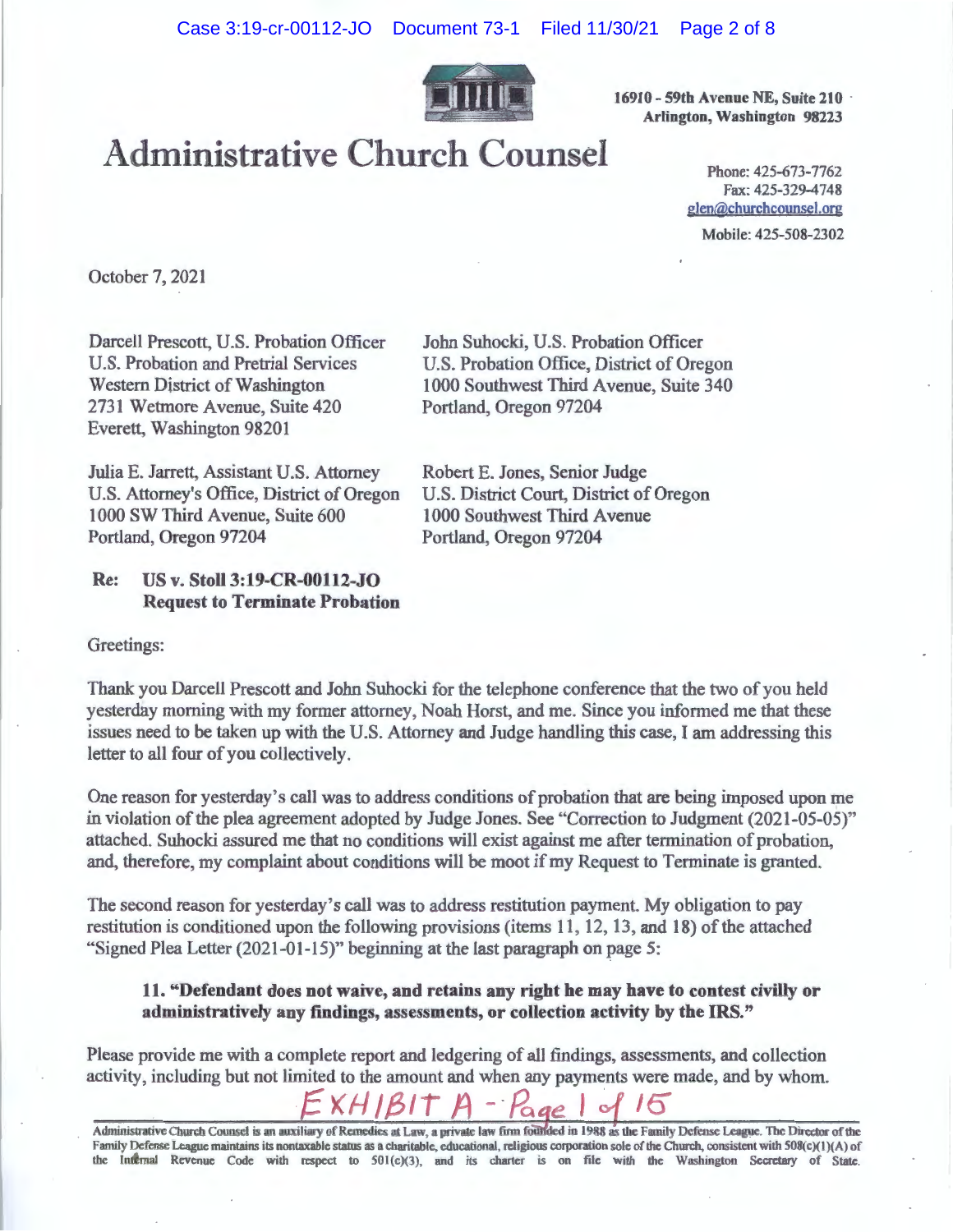#### **Glen Stoll Request to Terminate Probation - October 7, 2021 Page 2 of 3**

**12(1). "He meet with the** IRS ... **to make an immediate assessment of that portion of the tax that he agrees to pay as restitution."** 

Please help me accomplish this. The IRS has consistently refused to meet with me or respond to my letters. My attempts of yesterday and today were again met with no success.

### **12(2). "He not file any claim for refund of taxes represented by any amount of restitution paid pursuant to this agreement."**

This tells me that I will not be able to receive a refund for any amount paid in excess of what is lawfully due, even if the result of my contest of any findings, assessments, or collection activity by the IRS determines that a refund is due. I cannot be compelled to pay what is not accurate, complete, and lawful.

## **13 (paragraph 2). "Defendant expressly authorizes the U.S. Attorney's Office to obtain a credit report on defendant."**

Please provide me with complete results of the credit report I have authorized the U.S. Attorney's Office to obtain.

# **13 (paragraph 6). "Defendant agrees to pay restitution in this case, up to \$1,419,932, to the** IRS."

Please confirm the current balance on this account. This clearly means that I am not to pay any more than that amount, and, since there is no minimum amount stated, it implies that I may not be expected to pay anything at all, depending on the results of my contest of the findings, assessments, or collection activity by the IRS, and possibly other factors. Mr. Horst and I found it hard to believe, when told yesterday by John Suhocki, that only \$80 has been paid against that balance by the Bradys to date.

### **18. "No promises, agreements, or conditions other than those set forth in this agreement will be effective unless memorialized in writing and signed by all parties listed below or confirmed on the record before the Court."**

According to what was "confirmed on the record before the Court," the promises, agreements, and conditions as set forth in the "Signed Pea Letter (2021-01-15)" constitute the sole conditions of sentencing and probation. When I was assured of this, I was told, "There will be no surprises." No guilty plea was entered on the record in this case other than the Non Assumpsit (there was no actual crime committed) and No Mens Rea (there was no actual intent to commit a crime) form of plea that we agreed to in the "Signed Pea Letter (2021-01-15)." **EXHIBIT A** - **Page 2 of 15** 

The Court agreed to be bound by this agreement of the parties, with the exception that the judge ordered three (3) years of probation rather than five (5), and indicated that it would be cut in half (to 1.5 years) upon request. By the time of sentencing, I had already served nearly 2 years of a pre-trial probation, which was far more restrictive and punitive than the current probation. Additionally, due to my long standing financial situation and obligation to Church service, I am not able to personally or directly make any payments against the \$1 ,419,932 of back taxes that my accuser, Karl Brady, has confessed to having owed and evaded. However, it is my understanding that those back taxes are to be paid by the Church on my behalf from funds that had been dedicated to the Church, as explained below.

Administrative Church Counsel is an auxiliary of Remedies at Law, a private law firm founded in 1988 as the Family Defense League. The Director of the Family Defense League maintains its nontaxable status as a charitable, educational, religious corporation sole of the Church, consistent with 508(c)(1)(A) of the Internal Revenue Code with respect to 50l(c)(3), and its chaner is on file with the Washington Secretary of State.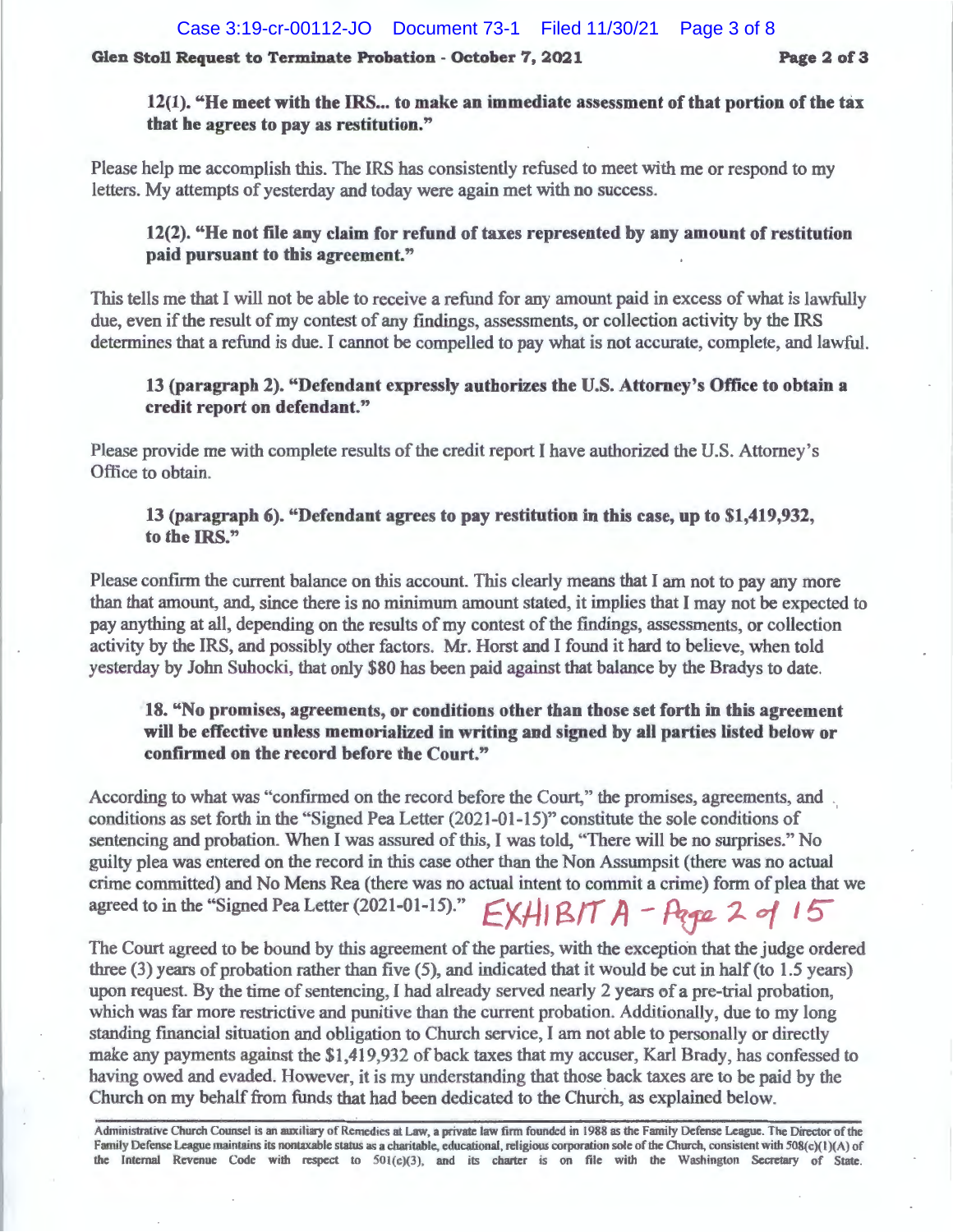#### **Glen Stoll Request to Terminate Probation - October 7, 2021 Page 3 of 3**

In September of 2007, Karl Brady resigned from his partnership position with Northwest Behavioral Healthcare Service (NWBHS) and assigned that position over to the Church. See attached "Signed Plea Letter (2021-01-15)" beginning at the last paragraph on page 2. Brady never donated any of his income from NWBHS to the Church. What was formerly Brady's income became Church income, derived from Church related activities in connection with **NWBHS.** Said income is still Church income to this day. It is to be used exclusively for the Church, and according to the Mandatory Banking Guidelines of our Ministerial Trust Service Agreement, "none of the assets shall ever inure to the benefit of any private individual, state regulated or for-profit organization."

The U.S. District Court in Portland, Oregon, the IRS, NWBHS, and Karl Brady have all agreed that the funds belonging to the Church by obtaining a partnership position with NWBHS, are to be used to pay the \$1,419,932 of back taxes that they have all agreed are owed by Karl Brady. The Church was not involved in this decision. Evidently, these back taxes need to be paid before the Church can resume its rightful claim of proceeds from its partnership position with NWBHS. Said funds are to be received and accepted by the Federal Court and the IRS on my behalf.

As a result of yesterday's conference call, I have developed the following four-point plan in order to comply with the restitution requirements of the plea agreement: 1. Submit my "Request to Terminate Probation" (this letter), 2. Request NWBHS to make payments to the IRS on my behalf (as expressed above), 3. Attempt to make an appointment with the IRS, and 4. Apply with the state employment office to determine my employability.

I hereby request that probation be terminated immediately, and that my attached "Correction to Judgment (2021-05-05)" be formally approved for the record. In the alternative, please provide me with all of the information and assistance I have requested above, in addition to my attached "Correction to Judgment (2021-05-05)" being formally approved for the record, or dismiss this case and all of its charges, due to the government violating its obligation under the judgment and plea agreement.

Respectfully Submitted,

Glen Stoll

Attachments: Correction to Judgment (2021-05-05) Signed Plea Letter (2021-01-15)

cc: Noah Horst, Former Defense Counsel 610 SW Alder Street, Suite 415 Portland, Oregon 97205

EXHIBIT A-Pape 3 of 15

Administrative Church Counsel is an auxiliary of Remedies al Law, a private law firm founded in 1988 as the Family Defense League. The Director of the Family Defense League maintains its nontaxable status as a charitable, educational, religious corporation sole of the Church, consistent with 508(c)(1)(A) of the Internal Revenue Code with respect to 501(c)(3), and its charter is on file with the Washington Secretary of State.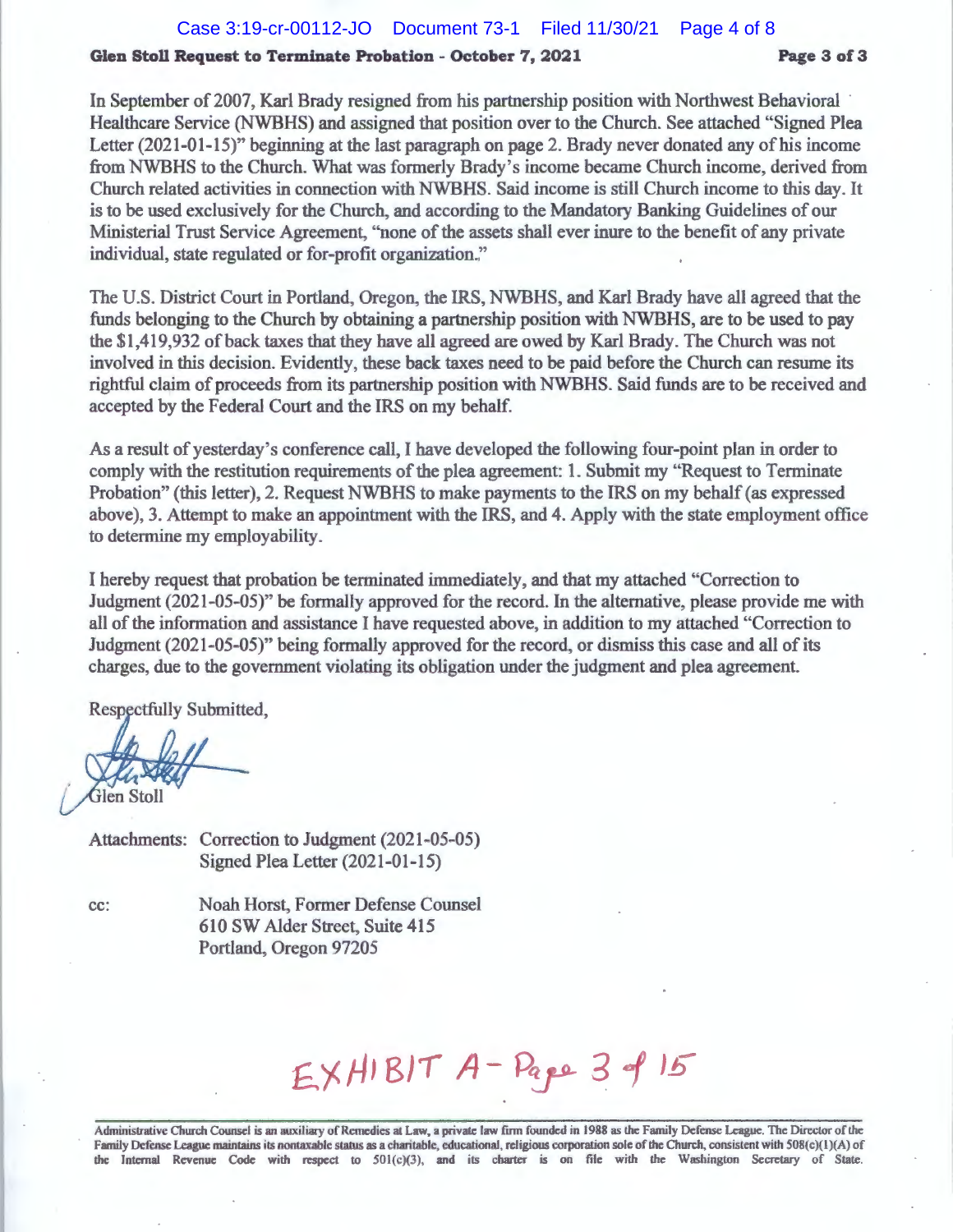# **Correction to Judgement and Conditions of Supervision**

In *US. v. Stoll,* 19-CR-112 out of Portland, Oregon, Judge Robert E. Jones agreed to only require me to comply with a *Revised Plea Agreement* dated January 15, 2021, and nothing more. After assuring me of this, the U.S. Attorney added, "There will be no surprises." Otherwise, I never would have agreed to their proffer.

The case against me really should have been dismissed. That is why they offered such minimal conditions in the first place, and then agreed to some of my demands as well. Please notice that the wording was changed to remove implications that I ever knew or intended for my accuser, Karl Brady, to use my lawful and legitimate services to commit his fraud. I was advised that entering this *Non Assumpsit* or no *Mens Rea* form of guilty plea, with such easy conditions, would be better for me and the ministries I serve in the long run.

At the sentencing, Judge Jones said, "Glen Stoll is less responsible. He did not receive any money involved." and "His work is creative and not illegal." He later said to Brady's wife, "You acted because your husband demanded it." Brady apologized with "I am very sorry for all the mistakes I have made. I appreciate what the court has done, and will try to uphold the law in the future." When I complained about being hounded by U.S. Government Agents for years with no fault being found in anything I do, Judge Jones said, "Well, that's all in the past now."

As a dependent of the Church, I rely upon it for my sustenance. In response to my good-faith efforts to obtain funding for "restitution" to the IRS, the Church members have told me that they are not agreeable to their tax-deductible donations being used to pay my accuser's back taxes.

#### **On page 2 of the Judgement:**

3. They forgot to check the box under *Mandatory Conditions* 3 for drug testing to be suspended.

5. They should not have checked condition 5 as it is not applicable because DNA was already collected by the US Marshal at arraignment in 2019.

#### **On page 3 of the Judgement:**

It is my understanding that I am not being released from anything, but that I am now on a special probation, and only as agreed to in the *Revised Plea Agreement.* If itis to be presumed that I am being released from the two years of probation I have already served, then I request credit for that time served. Otherwise, I am not on "supervised release" from anything, and the *Standard Conditions of Supervision* that do not generally apply to me are:

3. I am not to be restricted from leaving any federal judicial district under this probation.

5. My living arrangements are not to be subject to this probation.<br>7. My work is not to be subject to this probation.  $\frac{\sum x A/B}{}^T A - P_{\alpha} \frac{\sum x A}{|B|}{}^T A$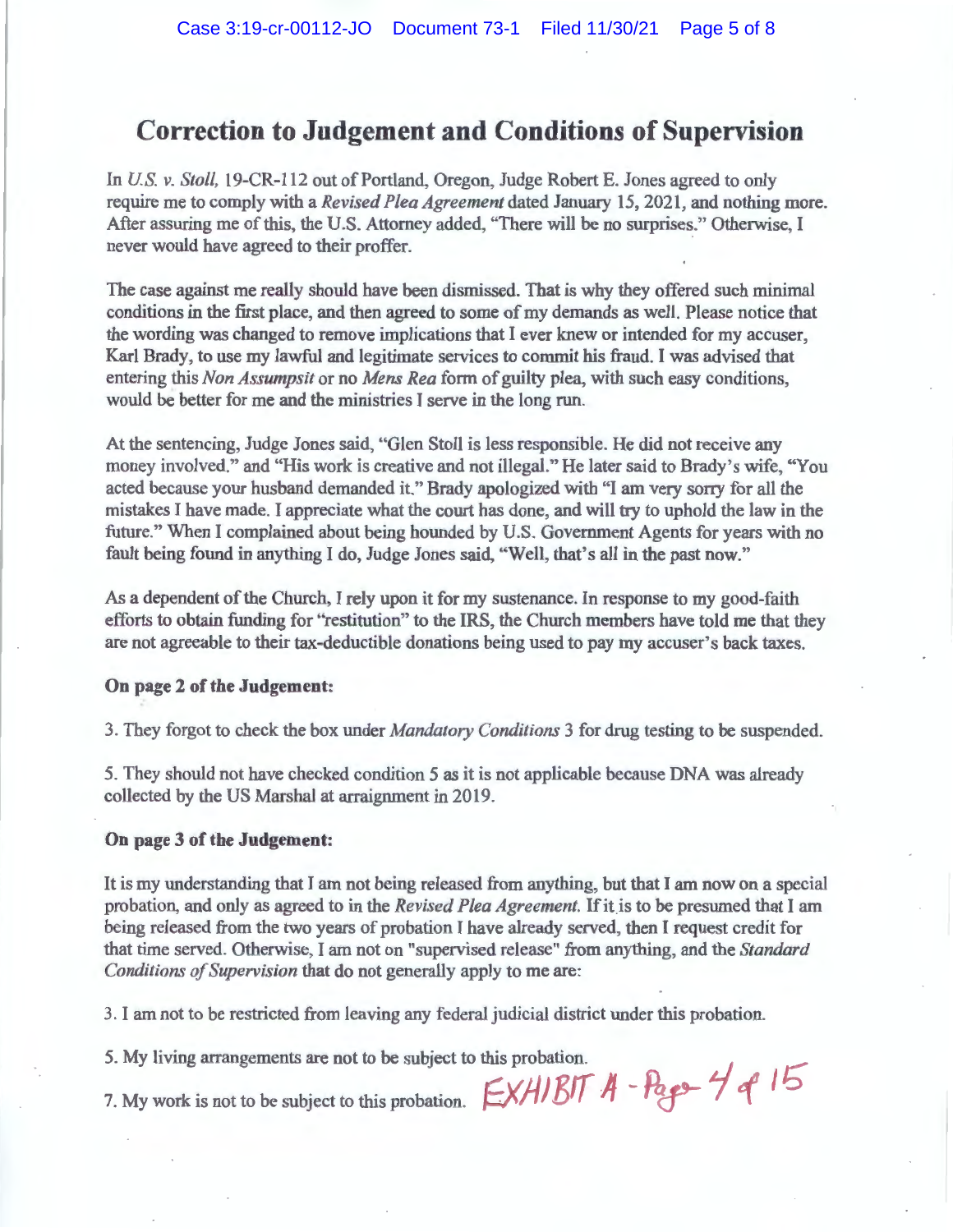8. People I communicate or interact with are not to be subject to this probation.

10. The *Second Amendment* is not to be subject to this probation.

11. The *Right to Contract* is not to be subject to this probation.

12. Protection against *Defamation* (Libel or Slander), *Wrongful Interference with Contractual Obligation,* and the *Right to Contract* are not to be limited or restricted by this probation.

13. A *Reasonableness Standard* is not to be ignored or diminished under this probation.

#### **On page 4 of the Judgement:**

There are to be no *Special Conditions* other than what is contained in the *Revised Plea Agreement.* It is obvious on its face that, even though page 4 is called "Special Conditions of Supervision," they are not special at all. They are just an additional list of *Standard Conditions*  that do not all apply, such as:

2. Tax return filings are not required unless they would otherwise be required (see item 10).

4. "If the judgment imposes a financial penalty ... " is an uncertain statement that appears to confirm my inability to pay and the court's reluctance to require it.

8. Currently, I am not able to open a bank account in my own name. If there is any way I can open a bank account under the current circumstances, I would like to know how.

11. This item makes reference to "this agreement" but gives no explanation of what agreement it is referring to.

12. This item makes reference to "this agreement" but gives no explanation of what agreement it is referring to.

Signed and acknowledged on this  $5<sup>th</sup>$  day of May, in the Year of Our Lord, 2021.

ilen Stoll

 $EXH1B1T A - Page 5 of 15$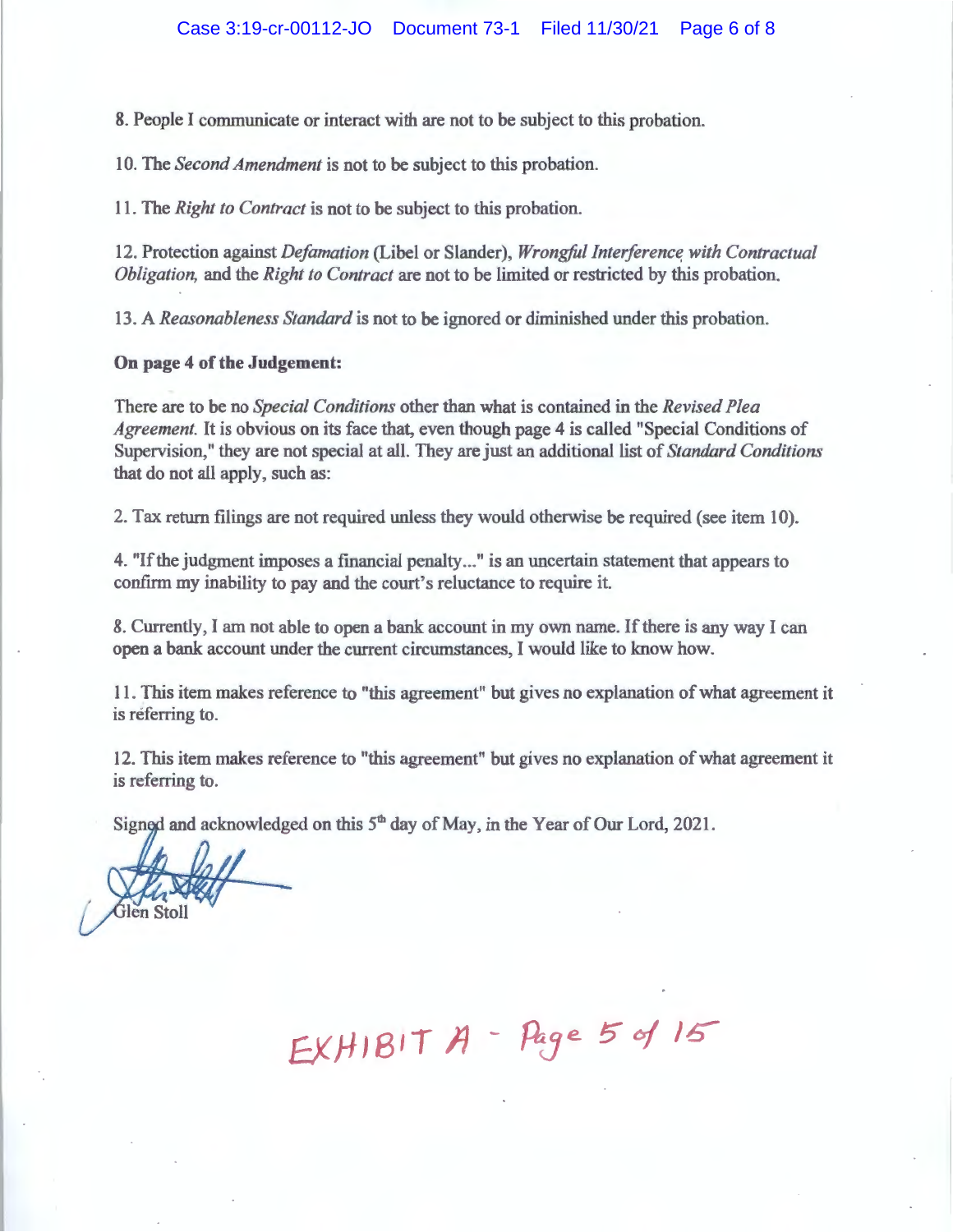#### Case 3:19-cr-00112-JO Document 73-1 Filed 11/30/21 Page 7 of 8

**PORTLAND MAIN OFFICE**  1000 SW Third Avenue, Suite 600 Portland, Oregon 97204 (503) 727-1000 www.usdoj.gov/usao/or

Julia E. Jarrett Assistant U.S. Attorney Julia.Jarrett@usdoj.gov 503) 727-1000 *Reply to Portland Office* 



**U.S. DEPARTMENT OF JUSTICE**  United States Attorney's Office District of Oregon Billy J, Williams, United States Attorney

**EUGENE BRANCH**  405 E 8th Avenue, Suite 2400 Eugene, Oregon 97401 {541) 465-677 I

> **MEDFORD BRANCH**  310 West Sixth Street Medford, Oregon 97501 (541} 776-3564

January 15, 2021

Noah Horst Levi Merrithew Horst PC 6 JO SW Alder Street, Suite 415 Portland OR 97205

> Re: *United States v. Glenn Stoll, 3:19-cr-112* Revised Plea Agreement Letter

Dear Counsel:

l. **Parties/Scope:** This plea agreement is between this United States Attorney's Office (USAO) and defendant, and thus does not bind any other federal, state, or local prosecuting. administrative, or regulatory authority. This agreement does not apply to any charges other than those specifically mentioned herein.

2. **Charges:** Defendant agrees to plead guilty to Counts 1 and 3 of the Indictment in which he is charged with conspiracy to defraud the United States in violation of 18 U.S.C. § 371 and evading the payment of federal income taxes for calendar year 2013 in violation of 26 U.S.C. § 7201.

3. **Penalties:** The maximum sentence for Counts 1 and 3 is 5 years' imprisonment, a fine of \$250,000, 3 years of supervised release, and a \$100 fee assessment. Defendant agrees to pay the \$100 fee assessment by the entry of his guilty plea or to explain to the Court why this cannot be done.

4. **Dismissal/No Prosecution;** The USAO will move at the time of sentencing to dismiss any remaining counts against defendant. The USAO further agrees not to bring additional charges against defendant in the District of Oregon arising out of this investigation, known to the USAO at the time of this agreement.

 $EXH/BITA - Page 6 of 15$   $\frac{14}{15}$